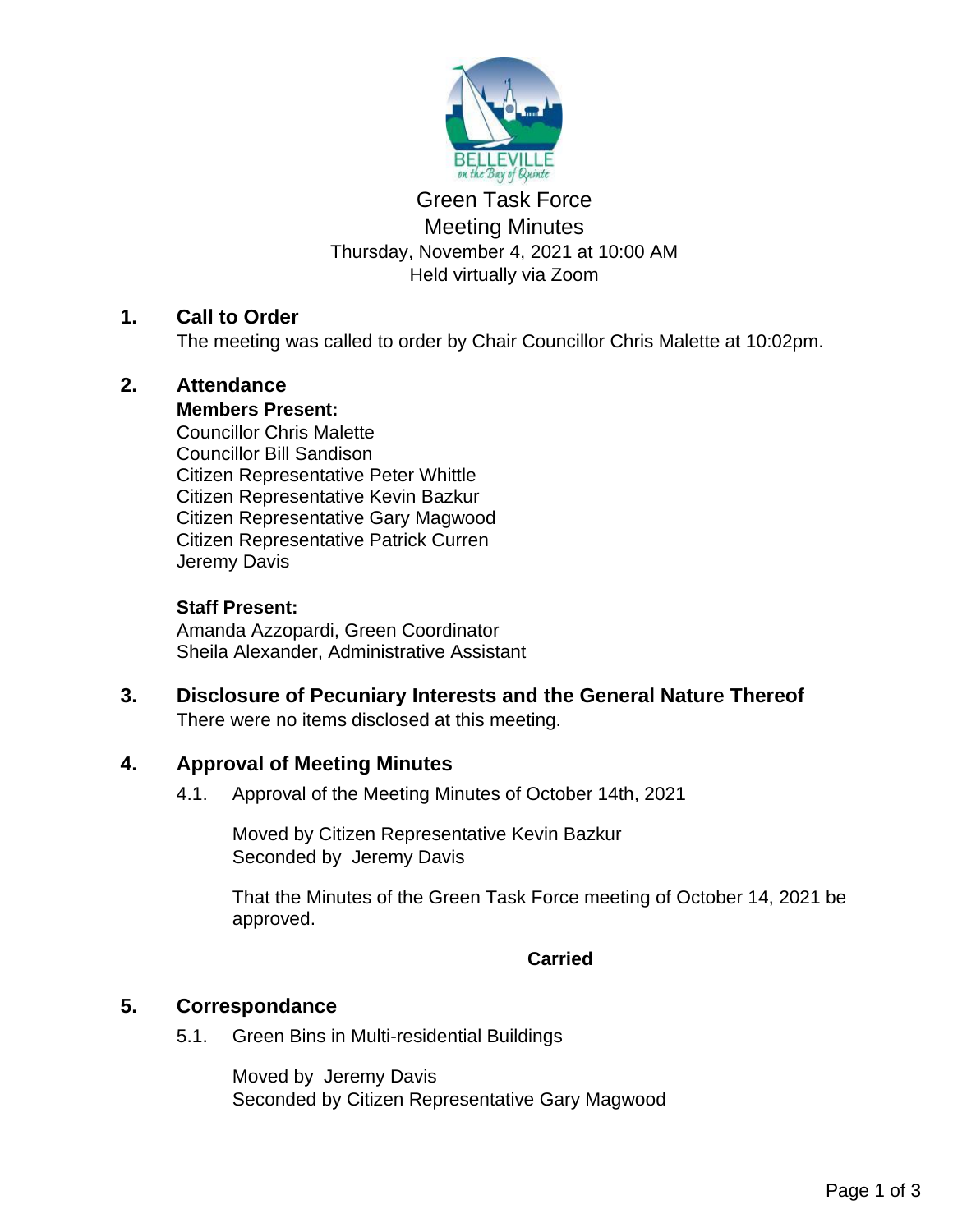That the GTF Committee directs Councillor Sandison to present this matter at the next meeting of the Centre and South Hastings Waste Services Board.

#### **Carried**

5.2. Reusable Bags

Moved by Citizen Representative Gary Magwood Seconded by Jeremy Davis

Staff provided an inquiry from a local vendor regarding sponsorship on reusable shopping bags. The cost is \$1200 for 5000 bags available only at one distribution outlet in Belleville. Discussion followed that the committee would not support the project.

#### **Carried**

#### **6. Items for discussion**

6.1. Update Bee City Program Pledge

Staff provided an update on the recent decision by City Council to support the Bee City program and is in the process of submitting the application. Discussion followed on the process.

Moved by Jeremy Davis Seconded by Citizen Representative Kevin Bazkur

That the update on the Bee City program be accepted.

#### **Carried**

6.2. Update on Bike Repair Stations

Staff provided an update that the repair stations have been delivered to their locations and that the City of Belleville no longer has ownership of the equipment.

Moved by Jeremy Davis Seconded by Citizen Representative Kevin Bazkur

That the report on the Bike Repair stations be received.

### **Carried**

6.3. Update Climate Change Emergency Declaration

Staff provided an update on the declaration the Partners of Climate Change Protection Program. Discussion followed.

Moved by Councillor Bill Sandison Seconded by Jeremy Davis

That the report on Climate Change Emergency Declaration be received.